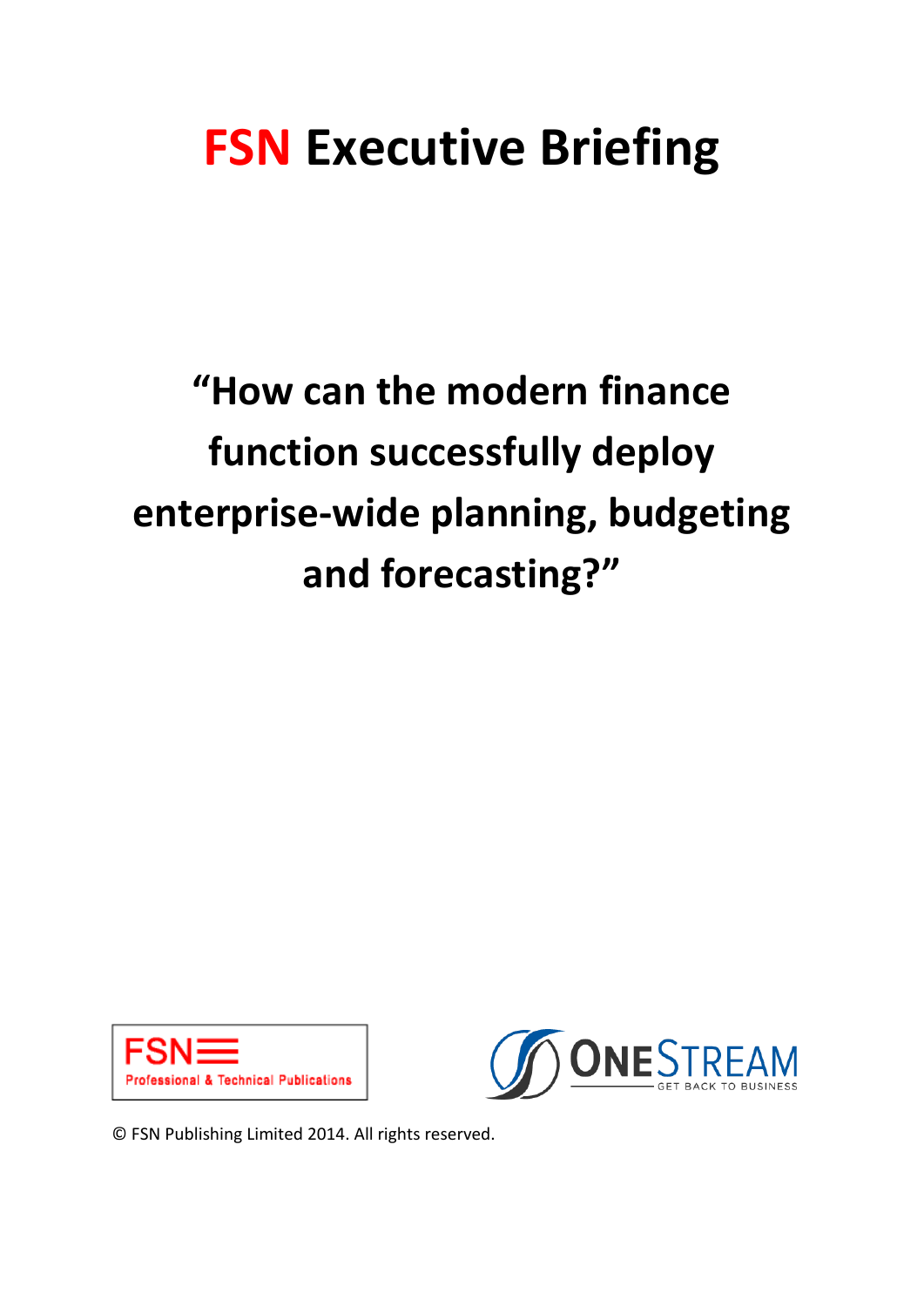## **"How can the modern finance function successfully deploy enterprise-wide planning, budgeting and forecasting?"**

## **by Gary Simon**

*Gary Simon is Group Publisher of FSN Publishing Limited and Managing Editor of FSN Newswire. He is a graduate of London University, a Fellow of the Institute of Chartered Accountants in England and Wales and a Fellow of the British Computer Society with more than 27 years' experience of implementing management and financial reporting systems. He is the author of four books, many product reviews and whitepapers and as a leading authority on the financial systems market is a popular and independent speaker on market developments. Formerly a partner in Deloitte for more than 16 years, he has led some of the most complex information management assignments for global enterprises in the private and public sector.*

### **Introduction**

Planning, Budgeting and Forecasting (PBF) are central to the viability and growth of any organization, yet these core financial processes remain some of the most fragmented and challenging areas of management endeavor, marked by the proliferation of different budgeting tools and the inability to deliver robust and dependable processes on an enterprise-wide level.

In fact, recent research shows<sup>1</sup> that 29% of large enterprises have between two and five different budgeting planning and forecasting systems across various functions and geographies, and a sizeable 43% have six or more different systems in place. And with the growing popularity of cloud-based (SaaS) solutions available to divisional managers at the mere swipe of a credit card, some commentators are forecasting the situation could become much worse before it gets any better.

So what are the reasons behind this apparent fragmentation and what conditions need to be satisfied for the modern finance function to successfully deploy enterprise-wide BPF?

### **BPF processes are inherently complex**

There is a tendency to consider the needs of Budgeting, Planning and Forecasting in one breath, yet, in practice, the three underlying processes have very different characteristics. Adding to the overall picture of complexity are factors such as market volatility, rapidly changing business models, the drive for more granular analytics, the unrelenting growth in data sets (volumes and variety) coupled with the need to merge operational and financial data to support keener business insights. Throw into the mix the natural tension that arises between reporting entities and the corporate center because of their different operational needs and the full scale of the challenge starts to emerge.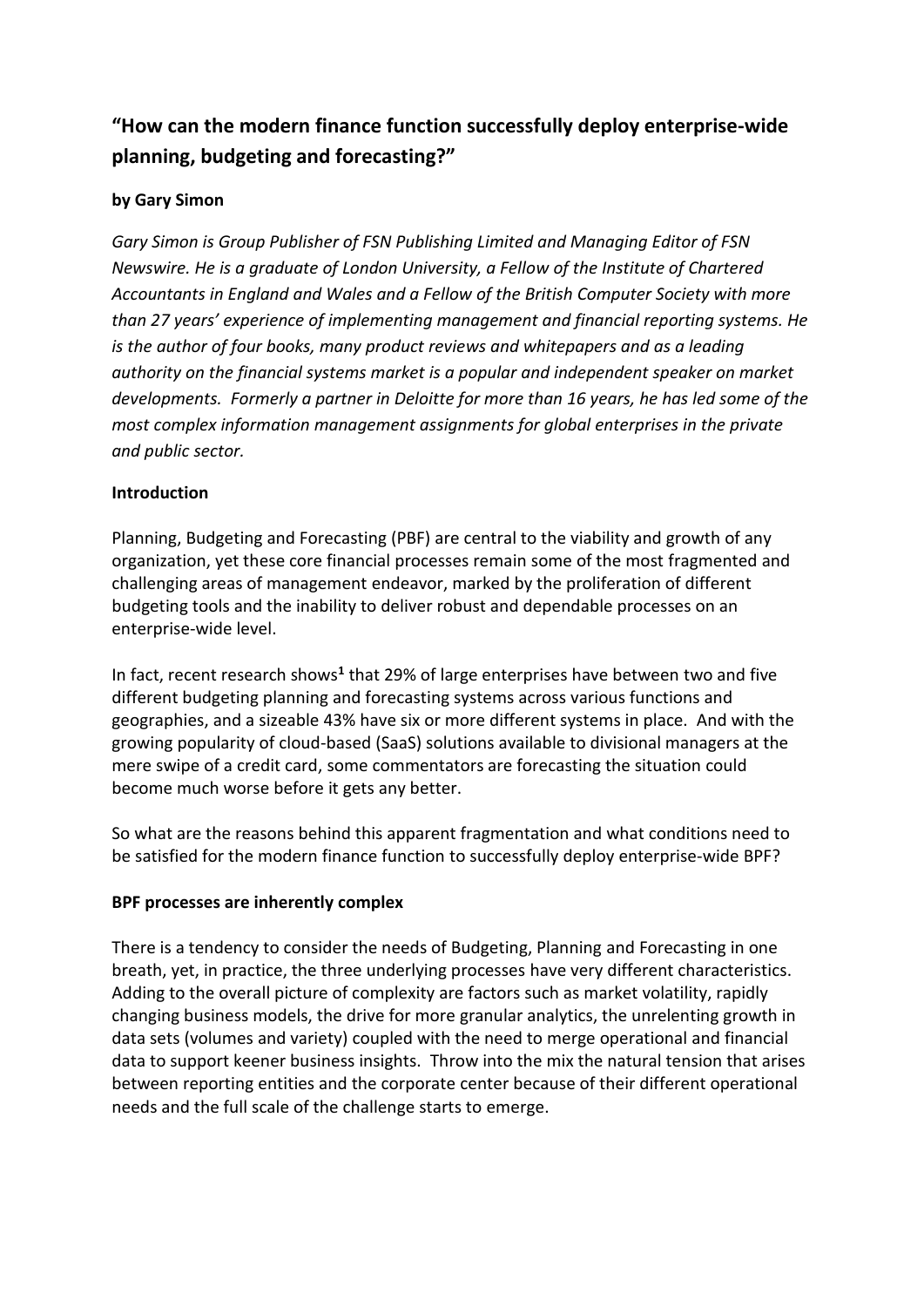#### **Historic approaches have not worked**

Spreadsheets remain the most favored tool for BPF processes in more than 30% of all businesses**<sup>2</sup>** , yet they suffer from significant disadvantages, for example, the;

- inability to create a multidimensional environment, critical for multiple budget iterations, and to different views of performance.
- lack of specialized budgeting functionality and financial intelligence nearimpossibility of creating an integrated business planning environment that links all operational plans to each other, and to financial plans.
- absence of data integration and quality management tools that permit data to be harvested in a controlled way from underlying operational systems such as HR, payroll and ERP systems.
- difficulty of consolidating budget results from multiple cost centers based on individually-captured spreadsheets.
- inability to report flexibly across business units, budget holders and other dimensions.
- complexity of formula-building and model maintenance.

Point solutions (cloud and on-premise) and even EPM (Enterprise Performance Management) suites which purport to overcome the pitfalls of spreadsheets do not fare much better. This is because of limitations in the software (performance, breadth and flexibility); the inability to coalesce operational and financial reporting in a single solution and the difficulty of bridging local and corporate needs in a single application. Perhaps this is why the 19% of organizations that use a specialized planning tool use it primarily for data collection, aggregation and reporting rather than analysis**<sup>2</sup>** .

As a result, many organizations end up compromising, for example, trading-off the desire for an all-encompassing robust and centralized enterprise model for a series of uncoupled applications which meet specific functional and local needs. This results in the almost ungovernable deployment of multi-vendor solutions as separate and incompatible applications, cubes and datamarts, leading to slow and fractured PBF processes, increasingly divergent metadata (structural information about the organization) and an inability to respond flexibly to change. It's not surprising that 42% of organizations take two to three months to complete their budget while 32% take up to six months**<sup>2</sup>** .

Yet it is possible to overcome these limitations. A new generation of solutions which leverage the power of more potent technology, unified application design, more advanced metadata management and data blending techniques is shining a light on how enterprisewide deployment of PBF can be achieved.

#### **New approaches and architectures**

The new generation of unified EPM applications overcome many of the historic stumbling blocks of EPM suites that were assembled from different vendor solutions acquired at different times. Created in a single development environment, modern EPM systems allow all of the applications (for example, planning, budgeting, forecasting, reporting, consolidations, scorecards and dashboards) to share the same structural information or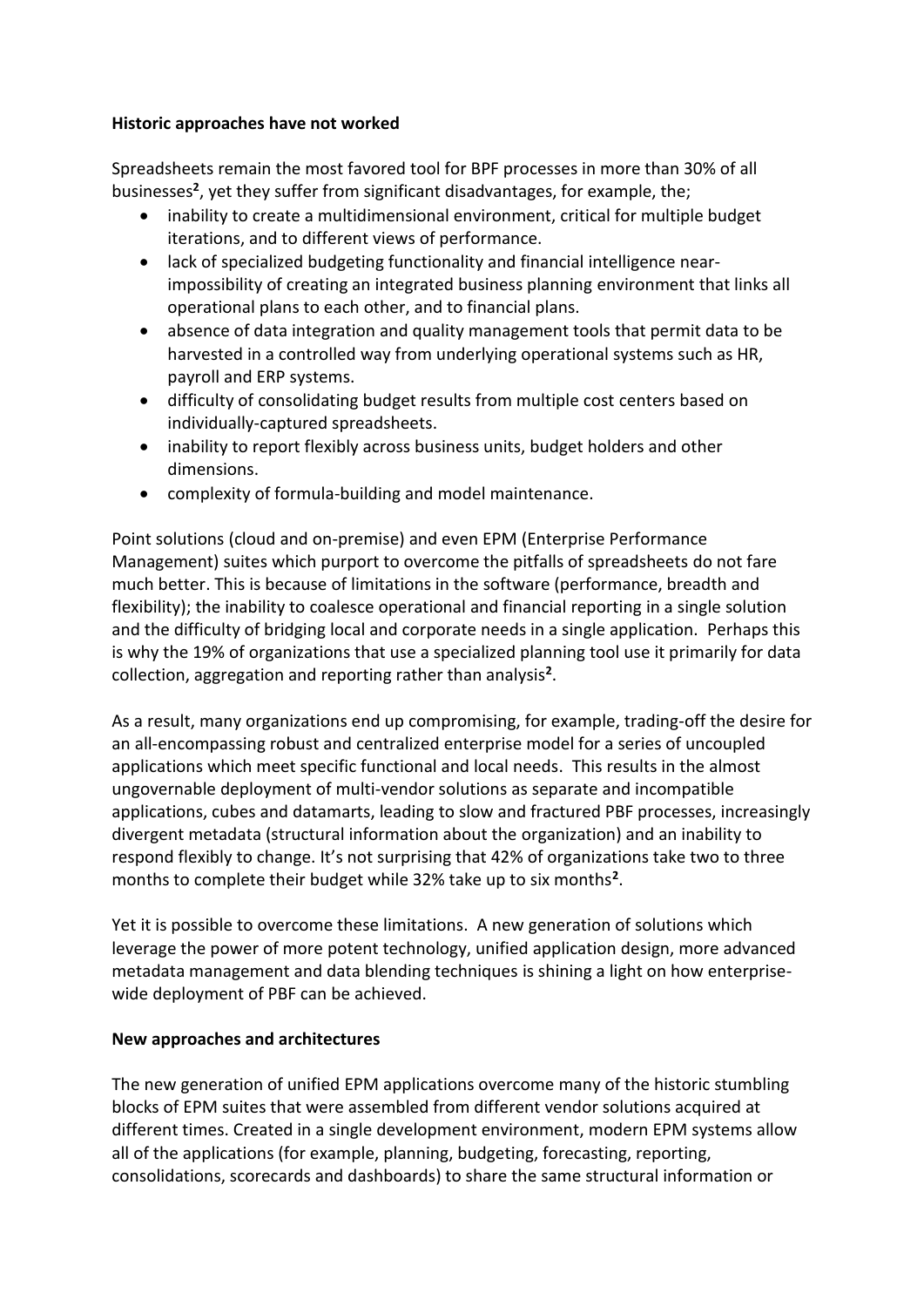metadata guaranteeing that the information used by any EPM application can be shared with another and has the same meaning.

#### **Computing power**

In the face of rapidly growing data volumes and complexity, modern EPM solutions need to churn and recalculate data very rapidly. For example, [OneStream XF](http://www.onestreamsoftware.com/) is able to optimize 64 bit in-memory processing and multi-threading over multi-core CPU's to boost performance well beyond the capabilities of old EPM suites and solutions designed in the nineties.

Scalability and 'raw' computing power are crucial in a budgeting application where network traffic and the character of usage is very different from other core financial processes. Budgets and forecasts are almost always finalized just before the deadline for final submissions. This can mean that nearly the entire user population of budget holders can be expected to enter budget data at the same time. The system configuration, including networking infrastructure and communications architecture, has to be able to cater for this peak load in demand.

#### **Data Blending**

Complete mastery of metadata and data quality is absolutely pivotal to delivering a smooth budgeting or forecasting process. Data Blending utilizes relational tables or even source systems to 'house' the very granular details of a budgeting or forecasting application while only summary data is held in a planning model or cube. This allows budget or forecast administrators to manage data efficiently since not all data belongs in a planning cube. For example, there is a danger that transactional data and other data that is highly specific to certain business units is allowed to build up and clog a budgeting application with unwanted dimension members, making it both difficult to navigate and inefficient to operate. Data Blending provides the best of both worlds by keeping the detail available on demand in source systems and retaining an agile budgeting model.

Data blending also provides a 'bridge' in a similar way to old ETL (Extract, Transform Load) technologies but, crucially, provides visibility into the processes on either side, i.e. between the source and target systems. Embedded workflow processes provide traceability of transactions (where, what, when and by whom) throughout the mapping process so that users can trace transactions, backwards and forwards through entire budgeting process, from its origin in source systems through to successive budget versions and dimensions – something OneStream calls "walkthrough".

#### **Extensible dimensionality**

OneStream XF's Extensible Dimensionality® is a unique feature that lets the corporate center maintain a standard chart of accounts and dimension structure while business units can extend these dimensions to fit their specific ways of managing and analyzing the business. Crucially, this eliminates the need to build and maintain separate applications to house additional solutions or specific business unit reporting requirements. For example, each business unit can have its own distinct chart of account structure (a vertical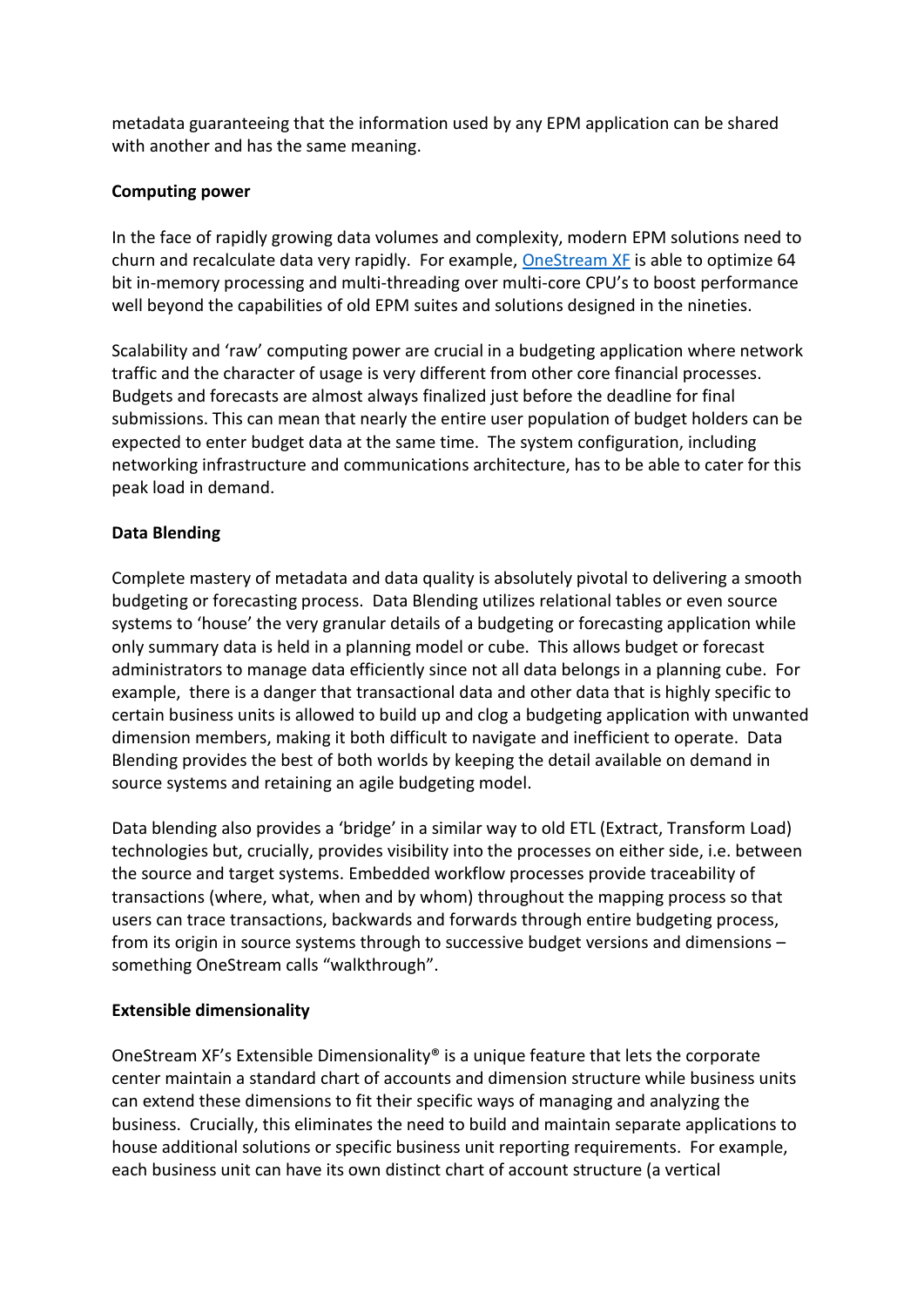dimension), unconstrained by another business unit's needs. Their unique requirements are maintained in the same accounts dimension but they only see the members of the dimension (account lines in this case) that are relevant to their business.

Similarly, each entity can uniquely maintain its own set of horizontal dimensions, for example, budget granularity. One business unit may require budgeting at a very detailed account or product level when their actuals are collected at a fairly summarized level. Conversely, another business unit may build the budget up at a similar level to the corporate standard accounts. Both budget solutions can live in the same application and deliver relevance to each business unit. Allowing each business unit to have its own unique combination of vertical and horizontal dimensions allows the application to absorb infinite complexity yet accommodate it all within a single unified business model.

This also confers great flexibility. Corporate and local dimension structures coexist harmoniously in one unified environment, avoiding data replication, integration risks, and any need to reconcile between applications or modules. Furthermore, the simplicity of a single data model, reduces maintenance effort and IT complexity. Ultimately this promotes stronger data governance and a more dependable environment in which data integrity is no longer in doubt, regardless of application, for example, budgeting, planning, forecasting or financial consolidation.

#### **Summary**

Planning, budgeting and forecasting in a multi-national environment is fraught with difficulty. Market changes are forcing organizations to plan more frequently yet an overreliance on spreadsheets and out-of-date vendor solutions is preventing organizations from responding in a timely way.

Modern PBF software grounded in a unified environment and leveraging considerable advances in computing power, metadata management and data blending as well as advanced software design offers a new level of capability. The latest generation of PBF software, such as [OneStream,](http://www.onestreamsoftware.com/) can accommodate the complexity of diverse requirements between operating units and the center, as well as complex multidimensional structures and overlapping operational and financial reporting with extensible dimensionality. Diverse multinationals have, perhaps for the first time, the ability to deploy PBF on an enterprise level, setting the foundations for a more streamlined processes and robust performance management is a single computing environment.